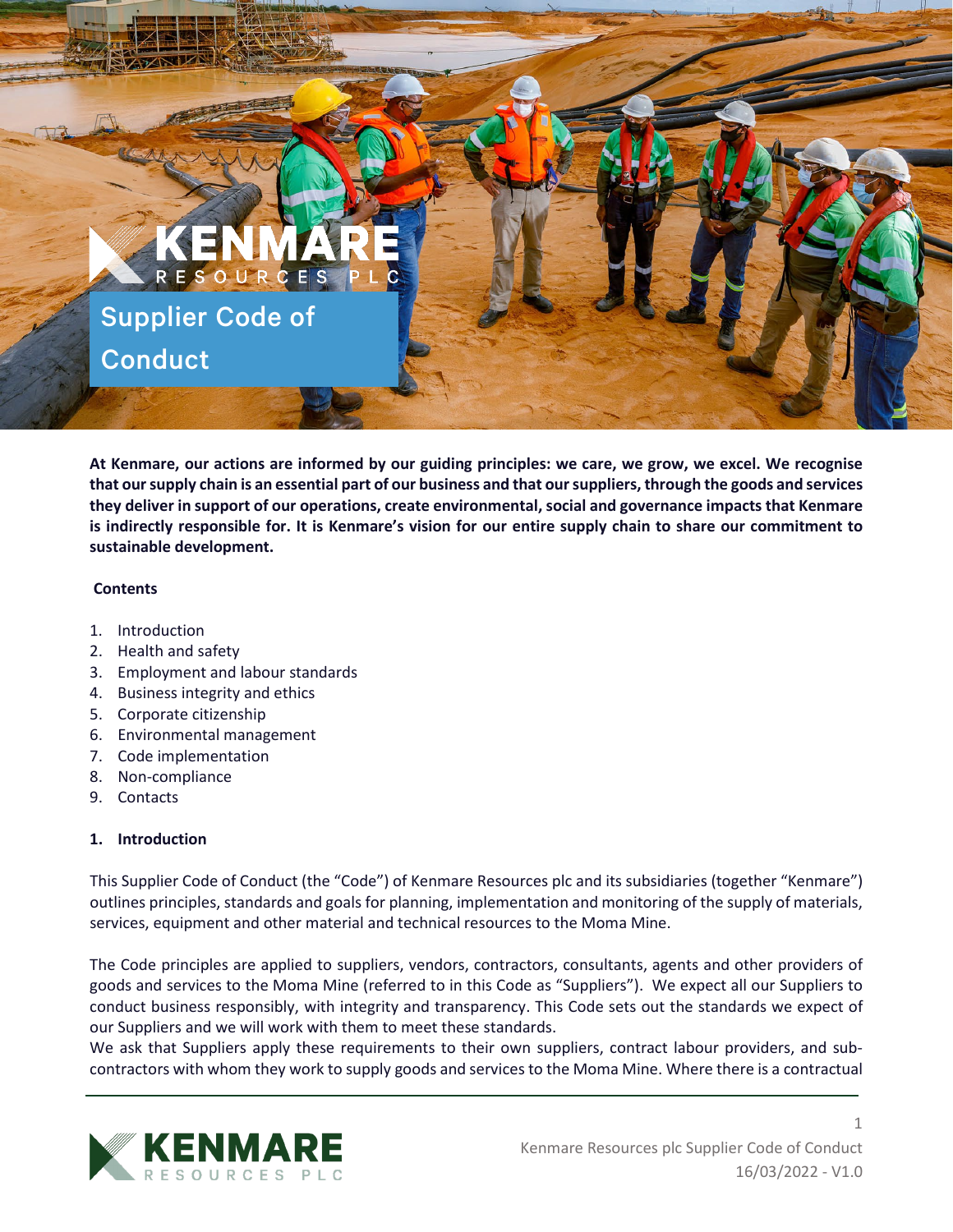relationship with a Supplier, this Code supplements, and does not replace, any contractual terms between that Supplier and Kenmare.

Kenmare will work proactively with our Suppliers to continuously improve and embed positive practices within the supply chain process. Our core values are 'ICARE': integrity, commitment, accountability, respect, and excellence. We expect all our employees and Suppliers to uphold these values.

The Code was developed to help Suppliers understand Kenmare's expectations regarding sustainable development. Suppliers may be audited or required by Kenmare to provide information to demonstrate compliance with this Code.

## **2. Health and safety**

Suppliers will ensure full compliance with the relevant health and safety laws, regulations, and codes to ensure the safety and health of their employees and others. Suppliers are also required to comply with Kenmare policies and procedures when working at the Moma Mine. In addition, we expect that Suppliers:

- Either have an appropriate Health and Safety Policy for employees and subcontractors ensuring health and safety with target of zero harm to health, or fully comply with Kenmare's Health and Safety Policy
- Adopt the zero-harm principle and strive to avoid and to take all practical and reasonable measures to eliminate fatalities, work-related injuries and health impairment of their employees
- Identify, assess and effectively manage health and safety risks to employees, third-party service providers, and local communities
- Provide their employees, including new, reassigned or temporary workers, with regular and recorded health and safety training and Personal Protective Equipment, as required
- Ensure, where relevant, that emergency preparedness plans and procedures are developed and maintained, as well as made widely available for training purposes
- Promptly report any emergencies that may impact on Kenmare's activities
- Participate in a quarterly safety engagement meeting, organised by Kenmare
- Facilitate reasonable health and safety inspections by Kenmare and provide Kenmare with reasonable health and safety performance information when requested
- Suppliers are strongly encouraged to collaborate with Kenmare to identify opportunities to improve safety and minimise health impacts

### **3. Employment, labour standards and human rights**

At Kenmare, we are fully committed to respecting the human rights of all our stakeholders within our sphere of influence. We support the International Bill of Human Rights, including the UN Declaration of Human Rights; the International Labour Organisation's Fundamental Conventions and Declaration on Fundamental Principles and Rights at Work; and Part I, Chapter IV (Human Rights) of the OECD Guidelines for Multinational Enterprises. We ask our Suppliers to do the same.

All people should be treated with dignity, fairness and respect, and should not be forced to work against their will. Suppliers are required to ensure full compliance with all applicable employment, labour and human rights laws and any relevant industry standards.

Suppliers are expected to:

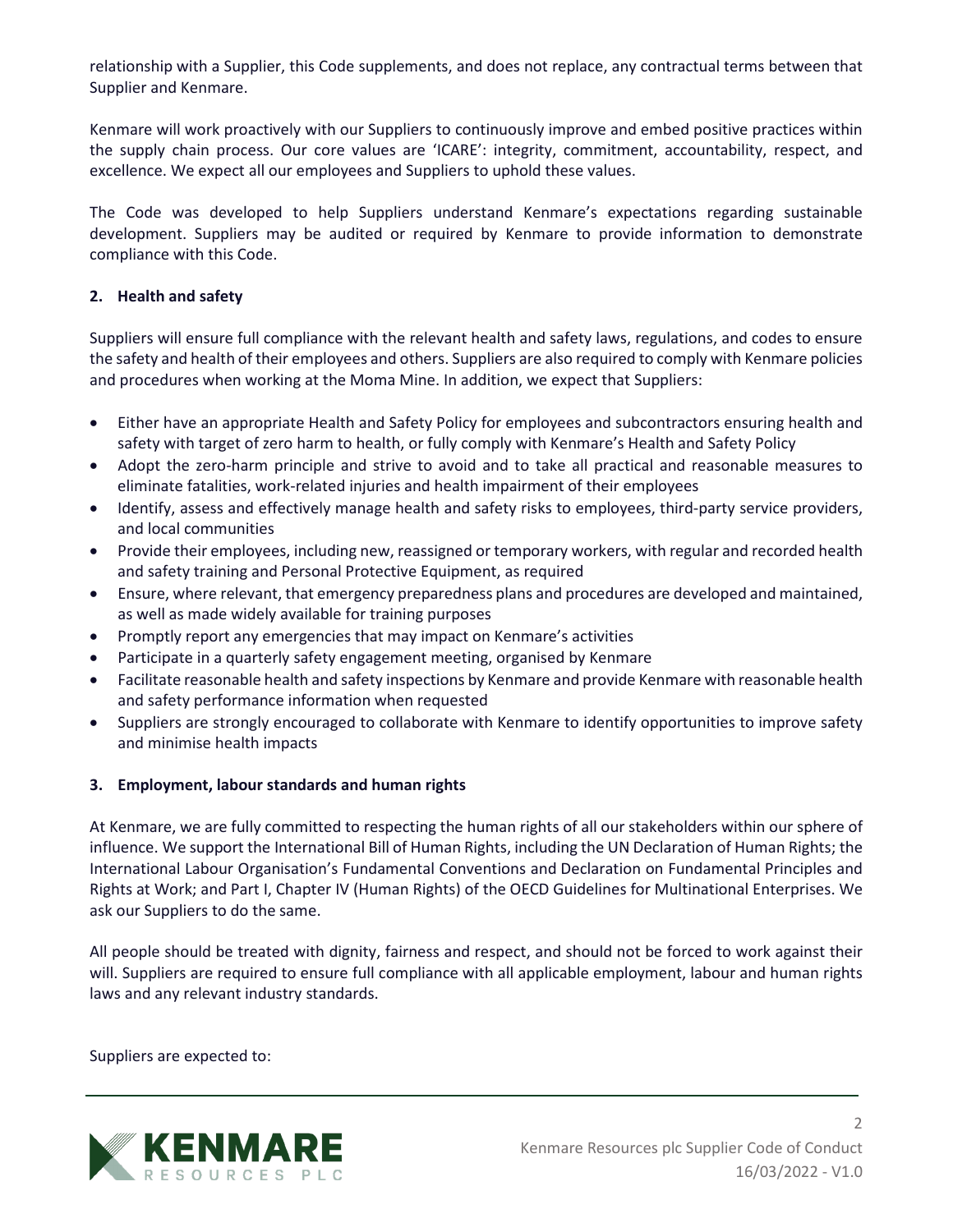- Support the principles set forth in the international standards outlined above
- Respect the human rights of their employees and members of our host communities
- Have zero tolerance of child or forced labour
- Provide employees and other workers with a safe working environment
- Provide a working environment for their employees where everyone is respected, free from any form of harassment and bullying including sexual harassment
- Treat all their employees and business partners equally, regardless of gender, gender identity, civil status, family status, sexual orientation, religious belief, age, disability, race or ethnicity
- Ensure any security measures are consistent with international standards, including the Voluntary Principles on Security and Human Rights
- Ensure that all employees have the legal right to work and assist its employees to establish the legal right to work and valid immigration status, where applicable
- Respect the rights of employees to organise and join, or refrain from joining, worker organisations and to bargain collectively
- Develop and implement mechanisms for resolving industrial disputes, including employee grievances, and ensure effective communication with employees and their representatives
- Apply fair and appropriate terms of employment, including, but not limited to, working hours and compensation, ensuring all their employees earn at least the minimum wage in the supplier's country of operation
- Ensure that accommodation, where provided, is clean and safe and meets the basic needs of employees

In many countries, national laws set standards that are at least as high as those set out in human rights standards. Where that is the case, national laws should be followed. However, where national laws do not provide a suitable level of protection, human rights standards should be observed. If a conflict between national law and international human rights standards occurs, we expect our Suppliers to respect national law while endeavouring to protect human rights.

### **4. Business ethics and anti-bribery and corruption**

Suppliers must conduct their business ethically and acting with integrity. Suppliers are expected to comply with all applicable laws in their contractual relations with Kenmare. Suppliers should ensure that their operations, products, and services comply with all national and other applicable laws including, but not limited to those relating to corruption, bribery and money laundering.

Suppliers are expected to:

- Demonstrate zero tolerance for corruption, bribery, money laundering, facilitation payments, and other illegal activities
- Maintain and communicate suitable policies which make it clear that employees or agents should not offer, give or accept any bribe or improper advantage
- Disclose any personal relationships, economic interest or other ties to their business of any Kenmare employee or contractor
- Commit to transparency and accountability in their businesses
- Ensure security throughout their supply chain and comply with processes that promote the integrity of goods
- Inform Kenmare in a timely way about any financial, legal and other business difficulties that may affect contractual agreements with Kenmare
- Use systems that ensure security of customer data and confidentiality

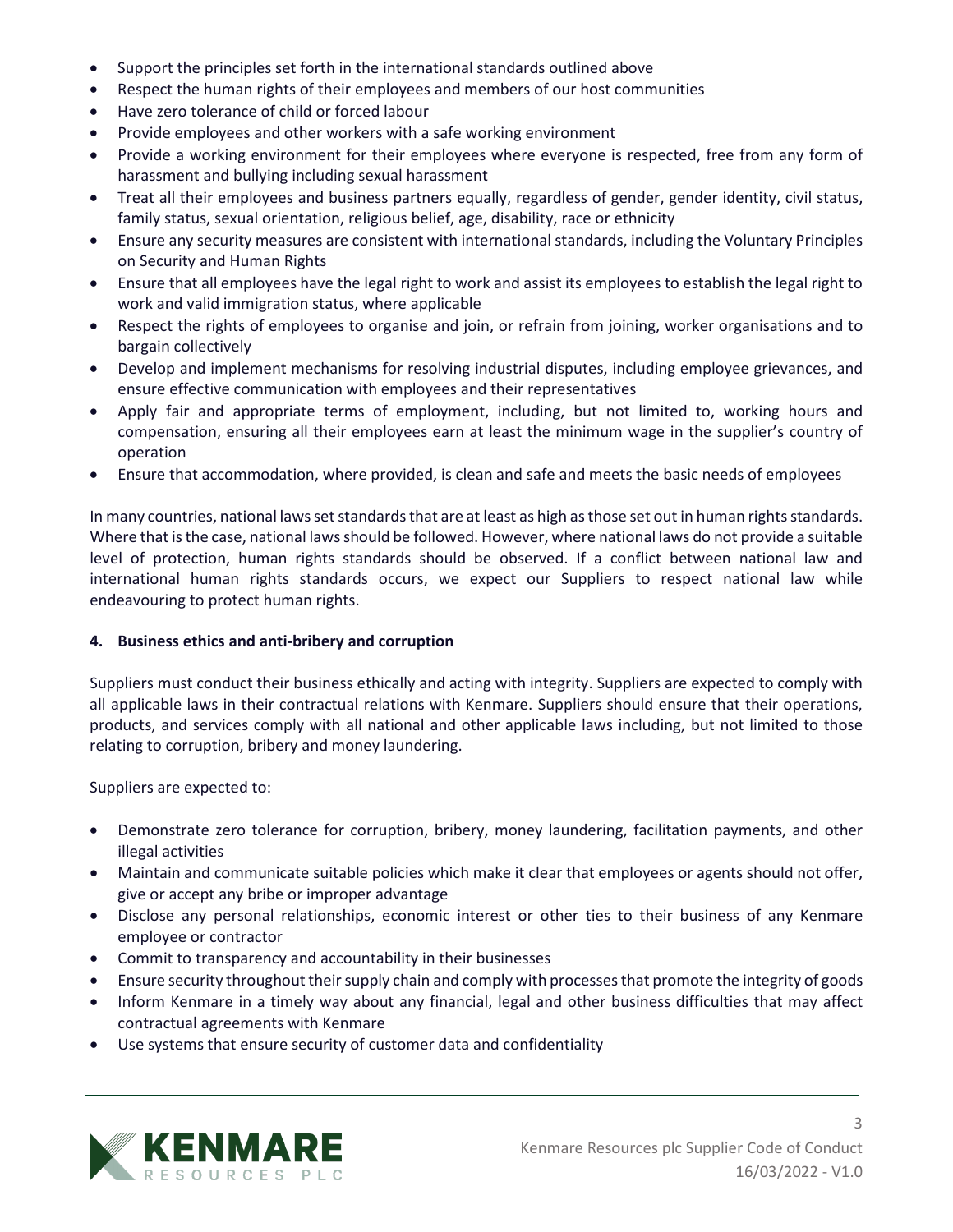- Collect and use personal information carefully and in compliance with relevant data protection and privacy laws
- Respect intellectual property rights of third parties
- Respect the integrity of the Kenmare IT system through appropriate use of email and other communication methods
- Maintain accurate records of their activities and performance that clearly demonstrate compliance with all applicable standards, regulations and Kenmare policies

## **5. Community Engagement**

Suppliers are requested to assist Kenmare in developing strong and lasting relationships with local host communities based on respect, a desire to learn and mutual benefit.

Suppliers are requested to:

- Assist Kenmare in delivering economic, social, and educational value to local communities
- Prioritise local communities for employment and business opportunities where possible
- Respect the cultural heritage and traditions of our host communities and resolve issues using respect, trust, and dialogue.

### **6. Environmental management**

Suppliers must be committed to protecting the environment and carry out their work for Kenmare in an environmentally responsible and sustainable manner.

Suppliers are required to:

- Support a precautionary approach to environmental challenges
- Either have an environmental policy or commit to complying with Kenmare's Environmental and Climate Policies
- Comply with applicable environmental legislative requirements and relevant guidelines when providing goods or services to Kenmare
- Collaborate with Kenmare to identify opportunities for environmental improvement while paying particular attention to reduce energy consumption; greenhouse gas emissions; raw water consumption; use of hazardous materials; air emissions; waste management; and conservation of biodiversity
- Observe Kenmare policies and procedures on environmental protection while undertaking work for Kenmare, including regarding spillages or releases of products that have an impact on the environment or on third parties

### **7. Code Implementation**

Successful implementation should result in risk reduction for Kenmare and for the Supplier as well as good sustainable development awareness and performance throughout the value chain. To that end, when selecting Suppliers through formal tender process, Kenmare will give a higher scoring, in accordance with defined evaluation criteria, to those suppliers that demonstrate commitment to sustainable development.

Suppliers are expected to cooperate with Kenmare to allow it or any authorised third party to conduct audits to verify compliance with this Code or other required certifications. In the event deficiencies are identified, the Supplier is expected to take the steps necessary within an acceptable timeframe to correct any deficiency to Kenmare's satisfaction. Where suppliers are found to have contravened the requirements set out in this Code, Kenmare reserves any right it might have to terminate any associated agreement or business relationship.

Suppliers are encouraged to:

• Implement this Code within their organisation

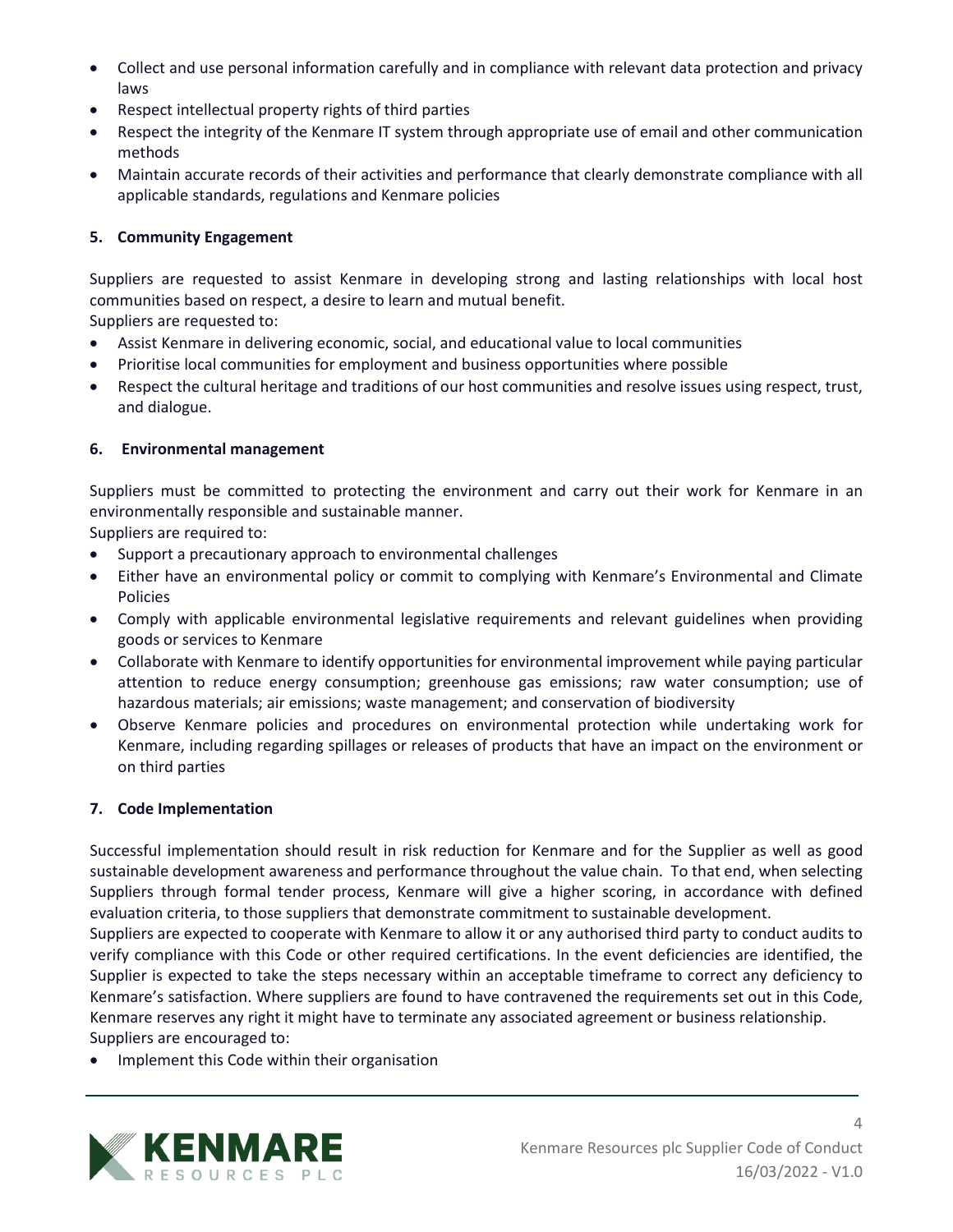- Ensure that this Code is applied downstream in their supply chain. Suppliers should ensure that their agents, contractors, and suppliers are aware of this Code and its impact
- Maintain effective management systems that are based on sound business and scientific principles, including target setting, regular performance assessment and continuous improvement.

When engaging with Suppliers, Kenmare will take into consideration the track record of the supplier. We encourage suppliers to ensure that their business practices comply with the principles of this Code.

For further detail, on Kenmare's Sustainability policies visit [www.kenmareresources.com](http://www.kenmareresources.com/) to view our: Environment, Climate, Health & Safety, Human Rights, Business Ethics, Anti-bribery, Whistleblowing, Employment, Diversity & Inclusion, Freedom of Association, Community Engagement & Investment and Stakeholder Engagement Policies.

### **8. Reporting non-compliance**

We would like Suppliers to be transparent about compliance with the standards and expectations set out in this Code.

Suppliers should immediately report any concerns about compliance with legal requirements by Kenmare or others or any aspect of this Code, to their designated point of contact or anonymously through our whistleblowing line operated by a third party called Safecall.

Safecall is a global 24/7 whistleblowing hotline that is focused on safely allowing ethical transparency between a company, its employees, contractors and suppliers. Safecall provides an independent external reporting line where employees or other stakeholders can raise concerns, in Portuguese or English, about Kenmare and be assured that it will be investigated. Safecall summarise the content of the call and send it (to Kenmare's Internal Auditor with a copy to our General Counsel), or in certain circumstances to the Company Secretary, who will then consider the appropriate next steps. The Safecall service is available 24 hours a day, 365 days a year via the number below:

Alternatively, Safecall can be contacted via e-mail at kenmare@safecall.co.uk or via the web: [www.safecall.co.uk/report](http://www.safecall.co.uk/report)



\*\*\*\*

The Sustainability Committee oversees the Company's compliance with the principles of this Code and monitors Kenmare's supply chain's compliance with this Code. This Code is subject to biannual review by the Committee to consider if it remains appropriate and consistent with applicable standards and practices, and to recommend any changes it considers desirable to the Board for approval.

Kenmare's management team will conduct regular performance reviews against the principles of the Code, as well as internal policies and procedures, to ensure that we are fulfilling the commitments set out in this Code.

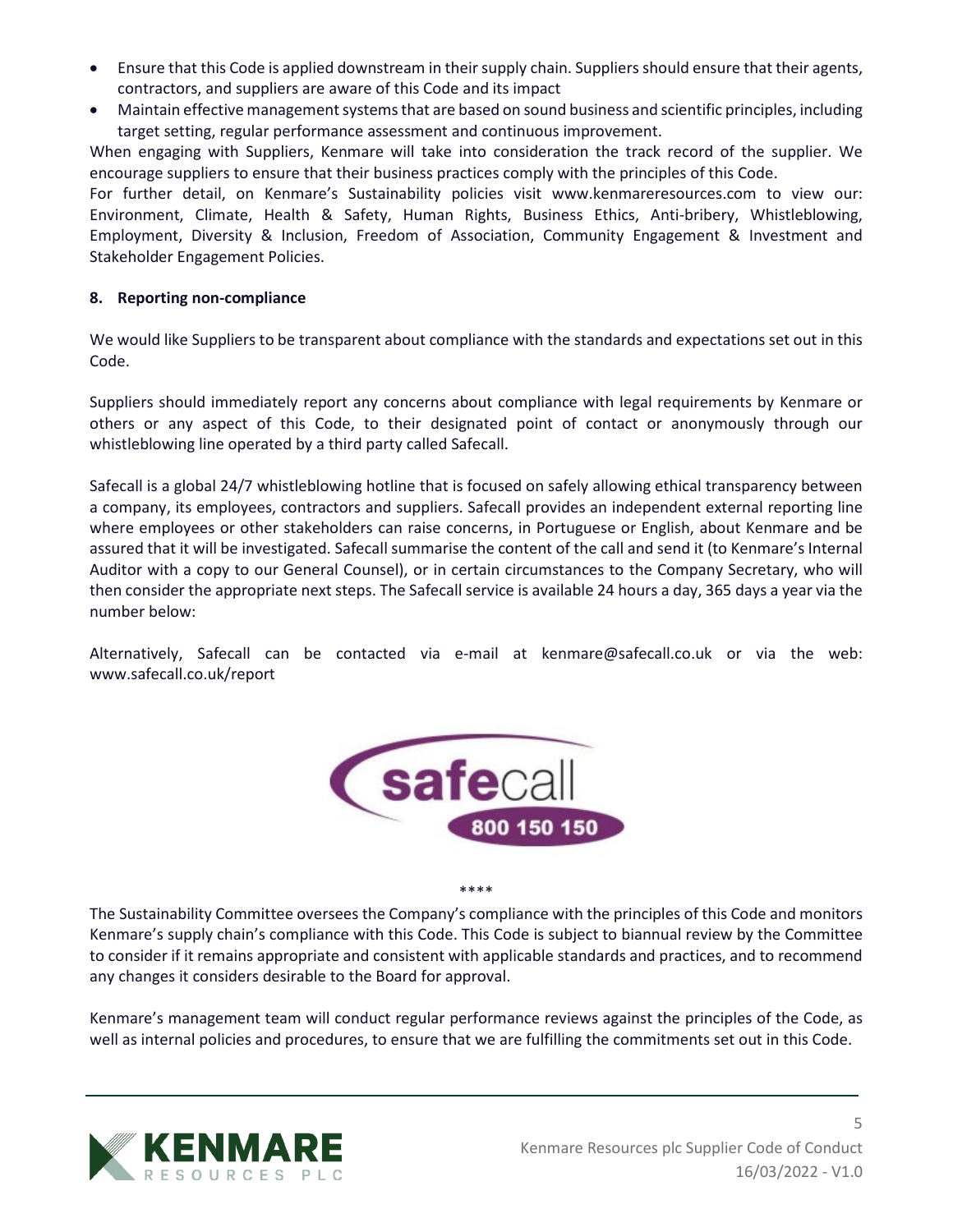# **9. Contacts**

We welcome any queries from our stakeholders. Questions regarding the content and application of this Code can be forwarded to our team in any convenient form, including by phone or via e-mail. Our contact details can be found in the Contacts section on Kenmare's official website.

This policy was reviewed and approved by the Board of Kenmare Resources plc and is signed by Michael Carvill, Managing Director on behalf of the Board of Kenmare Resources plc.

#### **Michael Carvill**

Managing Director 16 March 2022

### **About Kenmare and scope of Code**

Kenmare is an established mining company operating the Moma Titanium Minerals Mine on the north-east coast of Mozambique.

We are one of the world's largest producers of mineral sands products, key raw materials ultimately consumed in everyday "quality-of-life" items such as paints, plastics, and ceramic tiles. We mine titanium-rich sands, mainly using dredges that float in artificial ponds, removing 3-5% of ore mined, and separate it into its constituent minerals. We then progressively rehabilitate the mined land before it is handed back to the local community. Once the minerals are separated, we transport our final products to ocean-going vessels from our dedicated port facility.

This Sustainability Supplier Code of Conduct applies to all suppliers of materials, services, equipment and other material and technical resources to the Moma Mine.